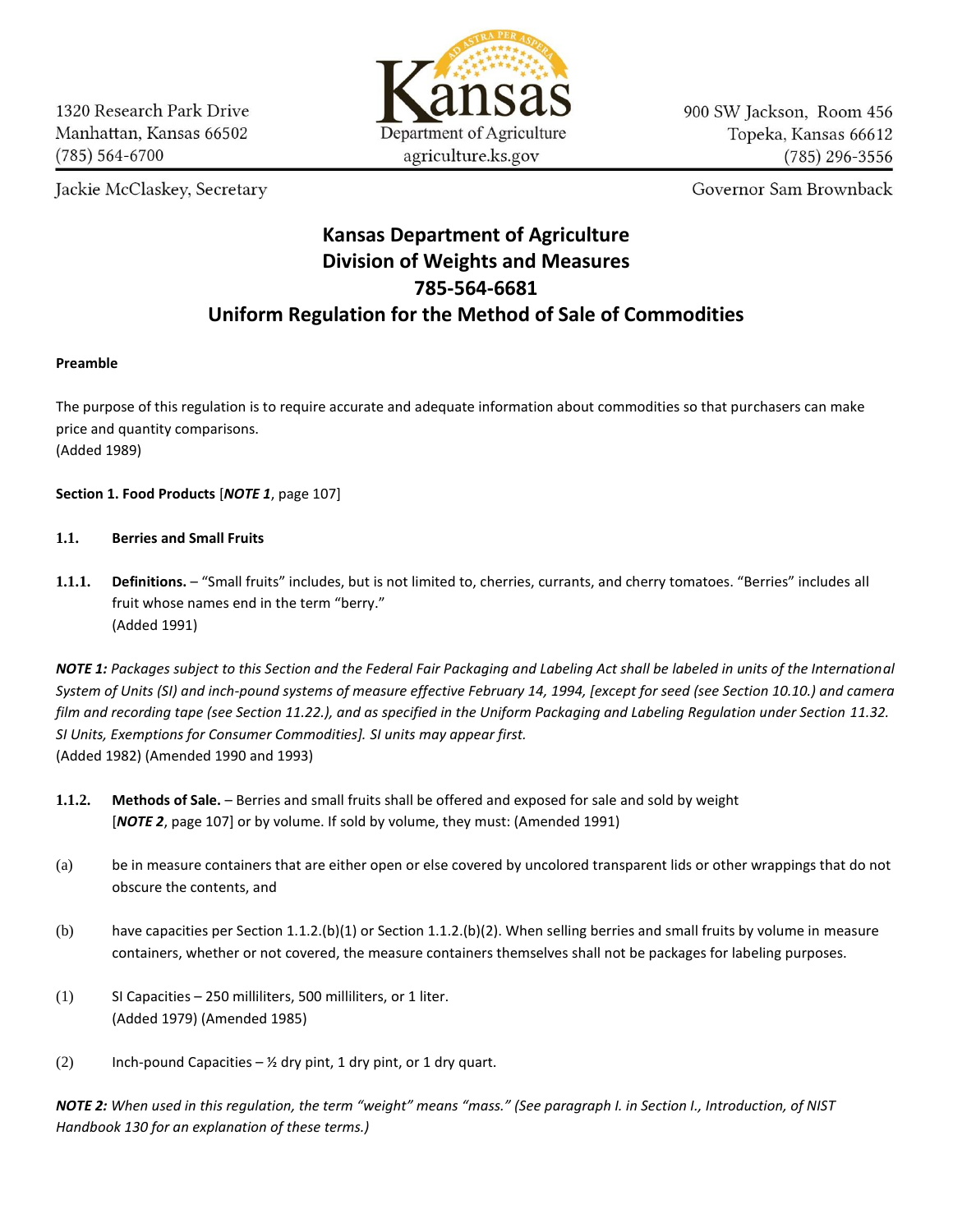**1.1.3. Marking Requirements for Shipping Containers.** – If two or more measure containers are placed in a shipping package, the crate or package shall show the number of measure containers and the quantity of contents of each. (Added 1971) (Amended 1979, 1985, 1989, and 1991)

**1.2. Bread.** – Bread kept, offered, or exposed for sale, whether or not packaged or sliced, shall be sold by weight. The wrappers of bread that is sold and expressly represented at the time of sale as "stale bread" shall not be considered packages for labeling purposes.

(Added 1971) (Amended 1979, 1980, 1985, 1987, 1991, and 1992)

**1.3. Butter, Oleomargarine, Margarine, Butter-Like, and/or Margarine-Like Spreads.** – Shall be offered and exposed for sale and sold by weight. "Butter-like and/or margarine-like spreads" are those products that meet the Federal Standard of Identity for butter or margarine and oleomargarine, except that they contain less than 80 % fat and may contain other safe and suitable ingredients.

(Added 1971) (Amended 1979, 1985, 1986, and 1994)

**1.4. Flour, Corn Meal, and Hominy Grits.** – Wheat flour, whole wheat flour, graham flour, self-rising wheat flour, phosphated wheat flour, bromated flour, corn flour, corn meal, and hominy grits, whether enriched or not, shall be packaged, kept, offered, or exposed for sale and sold by weight.

(Amended 1994)

**1.5. Meat, Poultry, Fish, and Seafood.** [*NOTE 3*, page 108] – Shall be sold by weight, except that whole shellfish in the shell may be sold by weight, measure, and/or count. Shellfish are aquatic animals having a shell, such as mollusks (for example, scallops) or crustaceans (for example, lobster or shrimp). (Amended 1988)

**1.6. Fluid Milk Products.** – All fluid milk products, including, but not limited to milk, lowfat milk, skim milk, cultured milks, and cream, shall be sold in terms of fluid volume. (Amended 1995)

**1.7. Other Milk Products.** – Cottage cheese, cottage cheese products, and other milk products that are solid, semi solid, viscous, or a mixture of solid and liquid, as defined in the Pasteurized Milk Ordinance of the U.S. Public Health Service, as amended in 1965, shall be sold in terms of weight.

1.8. Pickles. - The declaration of net quantity of contents on pickles and pickle products, including relishes but excluding one or two whole pickles in a transparent wrapping, which may be declared by count, shall be expressed in terms of liquid measure. Sales of pickles from bulk may be by count.

# **1.9. Advertising and Price Computing of Bulk Food Commodities.**

**1.1.1. Total Price Computing.** – The price of food commodities sold from bulk by weight shall be computed in terms of whole units of weight (i.e., grams, kilograms, pounds, ounces, etc.) and not in common or decimal fractions.

**1.1.2. Unit Price Advertising.** – The price of food commodities sold from bulk by weight shall be advertised or displayed in terms of whole weight units of kilograms or pounds only, not in common or decimal fractions or in ounces. A supplemental declaration is permitted in print no larger than the whole unit price. This supplemental declaration may be expressed in common or decimal fractions or in ounces.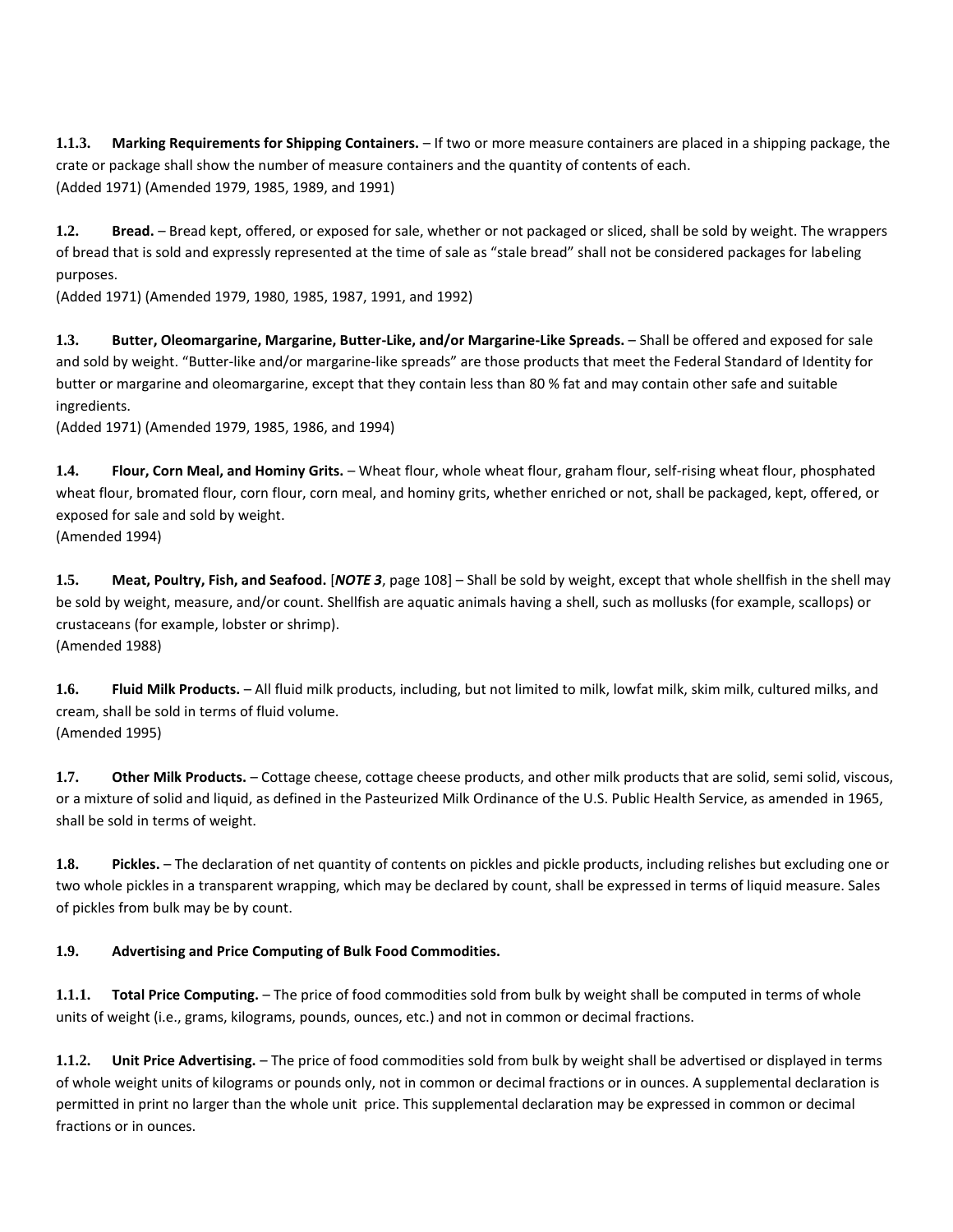**1.10. Generic Terms for Meat Cuts.** – A declaration of identity for meat cuts shall be limited to generic terms, such as those listed in the Uniform Retail Meat Identity Standards.

The following abbreviations may be used:

| BAR B Q     | Barbecue        | POT-RST      | Pot Roast    |
|-------------|-----------------|--------------|--------------|
| BI          | Bone In         | <b>RND</b>   | Round        |
| <b>BNLS</b> | <b>Boneless</b> | <b>RST</b>   | Roast        |
| <b>DBLE</b> | Double          | <b>SHLDR</b> | Shoulder     |
| LGE         | Large           | SQ           | Square       |
| N.Y. (NY)   | New York        | <b>STK</b>   | <b>Steak</b> |
| PК          | Pork            | TRMD         | Trimmed      |

(Added 1976)

**1.11. Sale of Meat by Carcass, Side, or Primal Cut.** – The seller of a carcass, side, quarter, or primal cut on a gross or hanging weight basis shall provide to the buyer a written statement giving the following information at the times indicated: (Amended 1985)

#### **1.11.1. Prior to Delivery.**

- (a) the name and address of the seller (firm);
- (b) the date of the contract;
- (c) the name and address of the buyer;
- (d) the total net weight (hanging weight) of the carcass, side, or primal cut prior to cutting or processing;
- (e) the USDA quality grade and yield grade of the meat to be supplied, ifso represented;
- (f) the price per pound for each species (not including any inducements) and the total price of the sale order;
- (g) the estimated cutting loss on the order in terms of percentage and weight (e.g., 40 %, 72.5 kg [160 lb]);
- (h) a list by name and estimated count of each cut to be derived from each primal source;
- (i) additional costs, listed separately, for cutting, wrapping, freezing, and finance charges, if any; and
- (j) that the buyer may keep the cutting loss. (Added 1985)

#### **1.11.2. At the Time of Delivery.**

- (a) the name and address of the buyer and seller;
- (b) the date of delivery;
- (c) the total net weight of the meat delivered;
- (d) a list, by name and count, of each cut derived from each primal cut; and
- (e) a separate indication of the quantity of any meat or other commodity(s) received by the purchaser as an inducement in connection with the purchase of the carcass, side, or primal cut.
- **1.11.3. Exemptions.** This subsection shall not apply to the sale of any carcass, side, quarter, or primal cut of meat that individually or collectively has a gross or hanging weight of 22.6 kg (50 lb) or less. (Added 1985)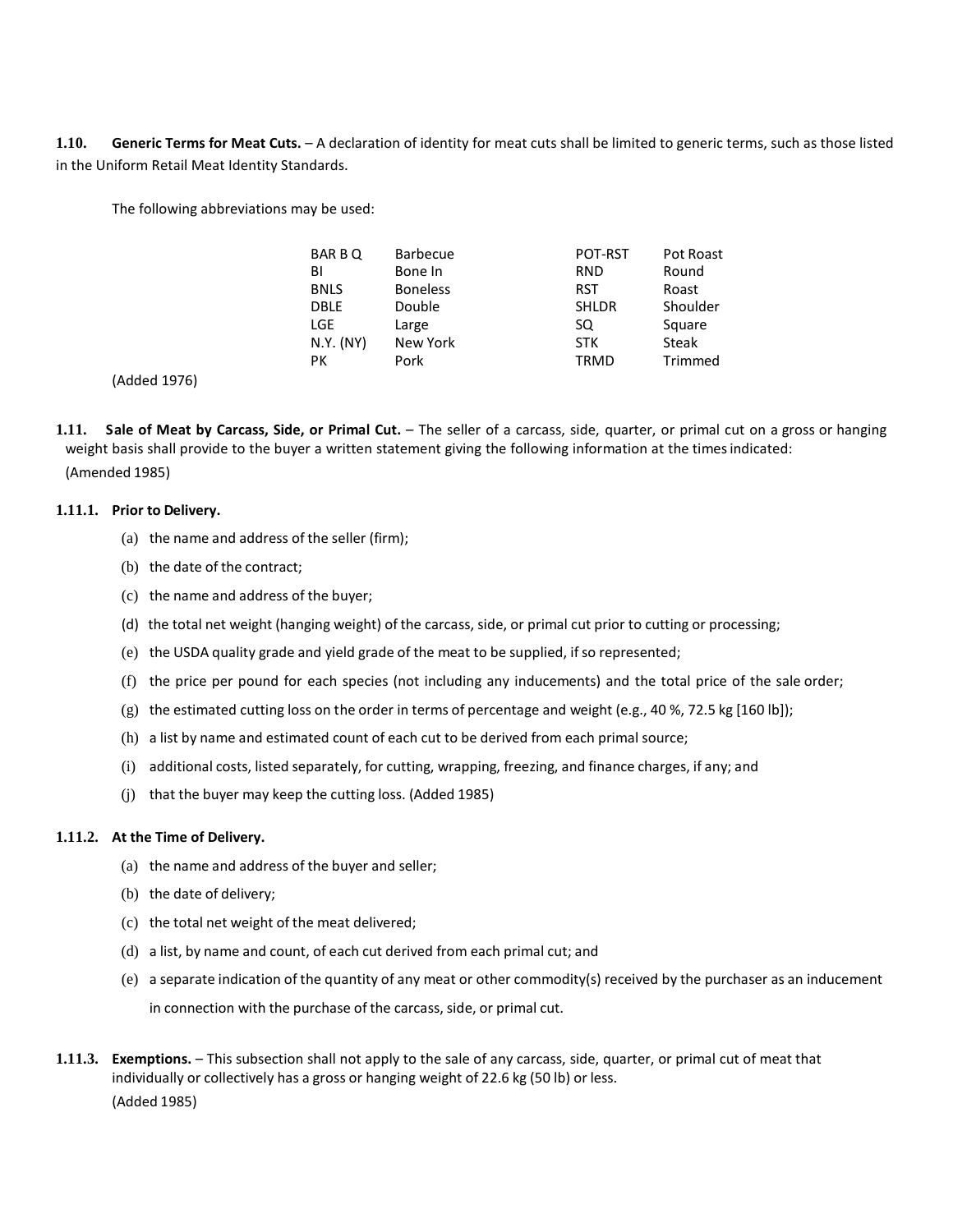**1.11.4. Right of Cancellation.** – The buyer shall have the right to cancel any carcass, side, quarter, or primal cut meat contract until midnight of the third business day after the day on which the buyer executed the contract or after the day on which the seller provided the buyer with a fully executed copy of the contract, whichever is later.

### **1.12. Ready-to-Eat Food.**

**1.12.1. Definition - Ready-to-Eat Food.** – Restaurant style food offered or exposed for sale, whether in restaurants, supermarkets, or similar food service establishments, that is ready for consumption, though not necessarily on the premises where sold. Ready-to-Eat Food does not include sliced luncheon products, such as meat, poultry, or cheese when sold separately.

NOTE: The sale of an individual piece of fresh fruit (like an apple, banana, or orange) is allowed by count. (Added 2004)

- **1.12.2. Methods of Sale.** Ready-to-Eat Food sold from bulk or in single servings packed on the premises may be sold by weight, measure, or count (count includes servings).
- **2.4. Fireplace and Stove Wood.** For the purpose of this regulation, this section shall apply to the sale of all wood, natural and processed, for use as fuel or flavoring.

#### **2.4.1. Definitions.**

- **2.4.1.1. Fireplace and stove wood.** Any kindling, logs, boards, timbers, or other wood, natural or processed, split or not split, advertised, offered for sale, or sold for use as fuel.
- **2.4.1.2. Cord.** The amount of wood that is contained in a space of 128 ft <sup>3</sup> when the wood is ranked and well stowed. For the purpose of this regulation, "ranked and well stowed" shall be construed to mean that pieces of wood are placed in a line or row, with individual pieces touching and parallel to each other, and stacked in a compact manner.
- **2.4.1.3. Representation.** This shall be construed to mean any advertisement, offering, invoice, or the like that pertains to the sale of fireplace or stove wood.
- **2.4.1.4. Flavoring chips.** Any kindling, logs, boards, timbers, or other natural or processed, split or unsplit wood that is advertised, offered for sale, or sold for flavoring smoked or barbequed foods.

#### **2.3.2. Fresh Fruits and Vegetables.**

(L&R, 1979, p. 176; 1980; 1982, p. 152; 2008) **Guideline**

Recognizing the difficulty faced by consumers when more than one method of sale is employed in the same outlet for the same product, noncomparable methods of sale (e.g., weight and measure) for the same produce item in the same outlet should be minimized.

This guideline applies to all sales of fruits and vegetables. There are two tables, one for specific commodities and one for general commodity groups. Search the specific list first to find those commodities that either do not fit into any of the general groups or have unique methods of sale. If the item is not listed, find the general group in the second table. The item may be sold by any method of sale marked with an X. (Amended 2008)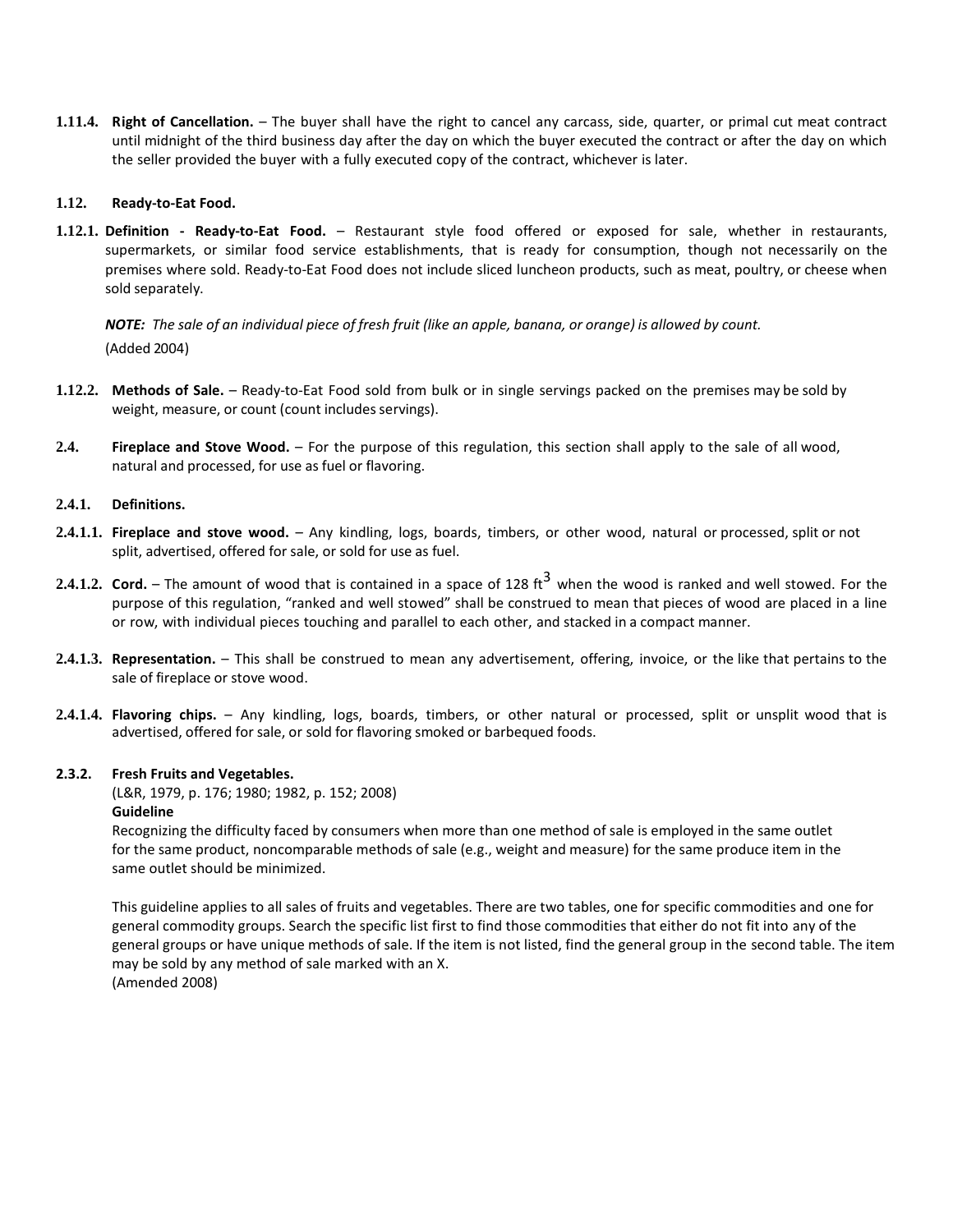| Method of Retail Sale for Fresh Fruits and Vegetables<br><b>Specific Commodity</b> |        |       |                            |                                     |                                               |  |  |  |  |
|------------------------------------------------------------------------------------|--------|-------|----------------------------|-------------------------------------|-----------------------------------------------|--|--|--|--|
| Commodity                                                                          | Weight | Count | Head<br>or<br><b>Bunch</b> | Dry<br><b>Measure</b><br>(any size) | <b>Dry Measure</b><br>(1 dry qt or<br>larger) |  |  |  |  |
| Artichokes                                                                         | X      | X     |                            |                                     |                                               |  |  |  |  |
| Asparagus                                                                          | X      |       | X                          |                                     |                                               |  |  |  |  |
| Avocados                                                                           |        | X     |                            |                                     |                                               |  |  |  |  |
| <b>Bananas</b>                                                                     | X      | X     |                            |                                     |                                               |  |  |  |  |
| Beans (green, yellow, etc.)                                                        | Χ      |       |                            |                                     | $\pmb{\mathsf{X}}$                            |  |  |  |  |
| <b>Brussels Sprouts (loose)</b>                                                    | Χ      |       |                            |                                     |                                               |  |  |  |  |
| Brussels Sprouts (on stalk)                                                        |        |       | X                          |                                     |                                               |  |  |  |  |
| Cherries                                                                           | X      |       |                            | X                                   | $\pmb{\mathsf{X}}$                            |  |  |  |  |
| Coconuts                                                                           | X      | X     |                            |                                     |                                               |  |  |  |  |
| Corn on the Cob                                                                    |        | X     |                            |                                     | X                                             |  |  |  |  |
| Dates                                                                              | X      |       |                            |                                     |                                               |  |  |  |  |
| Eggplant                                                                           | Χ      | X     |                            |                                     |                                               |  |  |  |  |
| Figs                                                                               | X      |       |                            |                                     |                                               |  |  |  |  |
| Grapes                                                                             | X      |       |                            |                                     |                                               |  |  |  |  |
| Melons (cut in pieces)                                                             | X      |       |                            |                                     |                                               |  |  |  |  |
| Mushrooms (small)                                                                  | X      |       |                            | X                                   | $\pmb{\mathsf{X}}$                            |  |  |  |  |
| Mushrooms (portobello, large)                                                      | X      | X     |                            |                                     |                                               |  |  |  |  |
| Okra                                                                               | X      |       |                            |                                     |                                               |  |  |  |  |
| Peas                                                                               | X      |       |                            |                                     | $\pmb{\mathsf{X}}$                            |  |  |  |  |
| Peppers (bell and other varieties)                                                 | X      | X     |                            |                                     | $\pmb{\mathsf{X}}$                            |  |  |  |  |
| Pineapples                                                                         | X      | X     |                            |                                     |                                               |  |  |  |  |
| Rhubarb                                                                            | Χ      |       | X                          |                                     |                                               |  |  |  |  |
| Tomatoes (except cherry/grape)                                                     | Χ      | X     |                            |                                     | $\pmb{\mathsf{X}}$                            |  |  |  |  |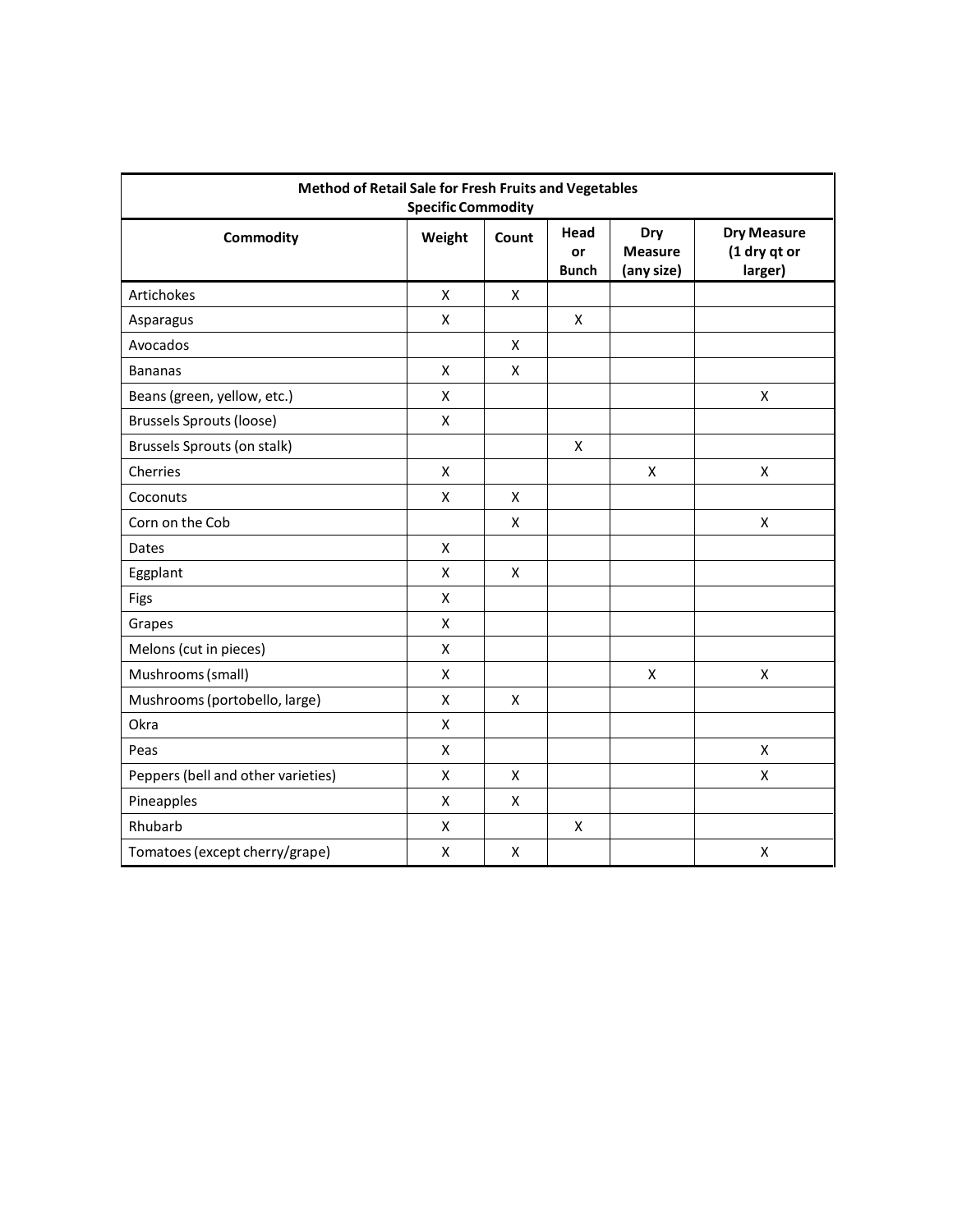| <b>Method of Retail Sale for Fresh Fruits and Vegetables</b><br><b>General Commodity Groups</b> |        |       |                            |                                     |                                                  |  |  |  |  |
|-------------------------------------------------------------------------------------------------|--------|-------|----------------------------|-------------------------------------|--------------------------------------------------|--|--|--|--|
| Commodity                                                                                       | Weight | Count | Head<br>or<br><b>Bunch</b> | Dry<br><b>Measure</b><br>(any size) | Dry<br><b>Measure</b><br>(1 dry qt or<br>larger) |  |  |  |  |
| Berries and Cherry/Grape Tomatoes                                                               | X      |       |                            | X                                   |                                                  |  |  |  |  |
| Citrus Fruits (oranges, grapefruits, lemons, etc.)                                              | X      | X     |                            |                                     | X                                                |  |  |  |  |
| Edible Bulbs (onions [spring or green], garlic, leeks,<br>etc.)                                 | X      | X     | X                          |                                     | X                                                |  |  |  |  |
| Edible Tubers (Irish potatoes, sweet potatoes,<br>ginger, horseradish, etc.)                    | X      |       |                            |                                     | X                                                |  |  |  |  |
| Flower Vegetables (broccoli, cauliflower, brussels<br>sprouts, etc.)                            | x      |       | X                          |                                     |                                                  |  |  |  |  |
| Gourd Vegetables (cucumbers, squash, melons,<br>etc.)                                           | X      | X     |                            |                                     | X                                                |  |  |  |  |
| Leaf Vegetables (lettuce, cabbage, celery, etc.)                                                | X      |       | X                          |                                     |                                                  |  |  |  |  |
| Leaf Vegetables (parsley, herbs, loose greens)                                                  | X      |       | x                          | x                                   |                                                  |  |  |  |  |
| Pitted Fruits (peaches, plums, prunes, etc.)                                                    | X      | X     |                            |                                     | X                                                |  |  |  |  |
| Pome Fruits (apples, pears, mangoes, etc.)                                                      | X      | X     |                            |                                     | X                                                |  |  |  |  |
| Root Vegetables (turnips, carrots, radishes, etc.)                                              | X      |       | X                          |                                     |                                                  |  |  |  |  |

# **Uniform Packaging and Labeling Regulation**

## **Section 2. Definitions**

**2.1. Package.** – Except as modified by Section 1. Application, the term "package," whether standard package or random package, means any commodity:

(a) enclosed in a container or wrapped in any manner in advance of wholesale or retail sale; or

(b) whose weight [*NOTE 1*, page 61] or measure has been determined in advance of wholesale or retail sale. An individual item or lot of any commodity on which there is marked a selling price based on an established price per unit of weight or of measure shall be considered a package or packages. (Amended 1988 and 1991)

*NOTE 1: When used in this regulation, the term "weight" means "mass." (See paragraph I. in Section I., Introduction, of NIST Handbook 130 for an explanation of these terms.)*

## **Section 3. Declaration of Identity: Consumer Package**

**3.1. Declaration of Identity: Consumer Package.** – A separate declaration of identity [*NOTE 2*, page 64] on a consumer package shall appear on the principal display panel and shall not be misleading or deceptive. The identity shall be in terms of:

- (a) the name specified in or required by any applicable federal or state law or regulation or, in the absence of this;
- (b) the common or usual name or, in the absence of this;
- (c) the generic name or other appropriate description, including a statement of function (such as "cleaning powder").